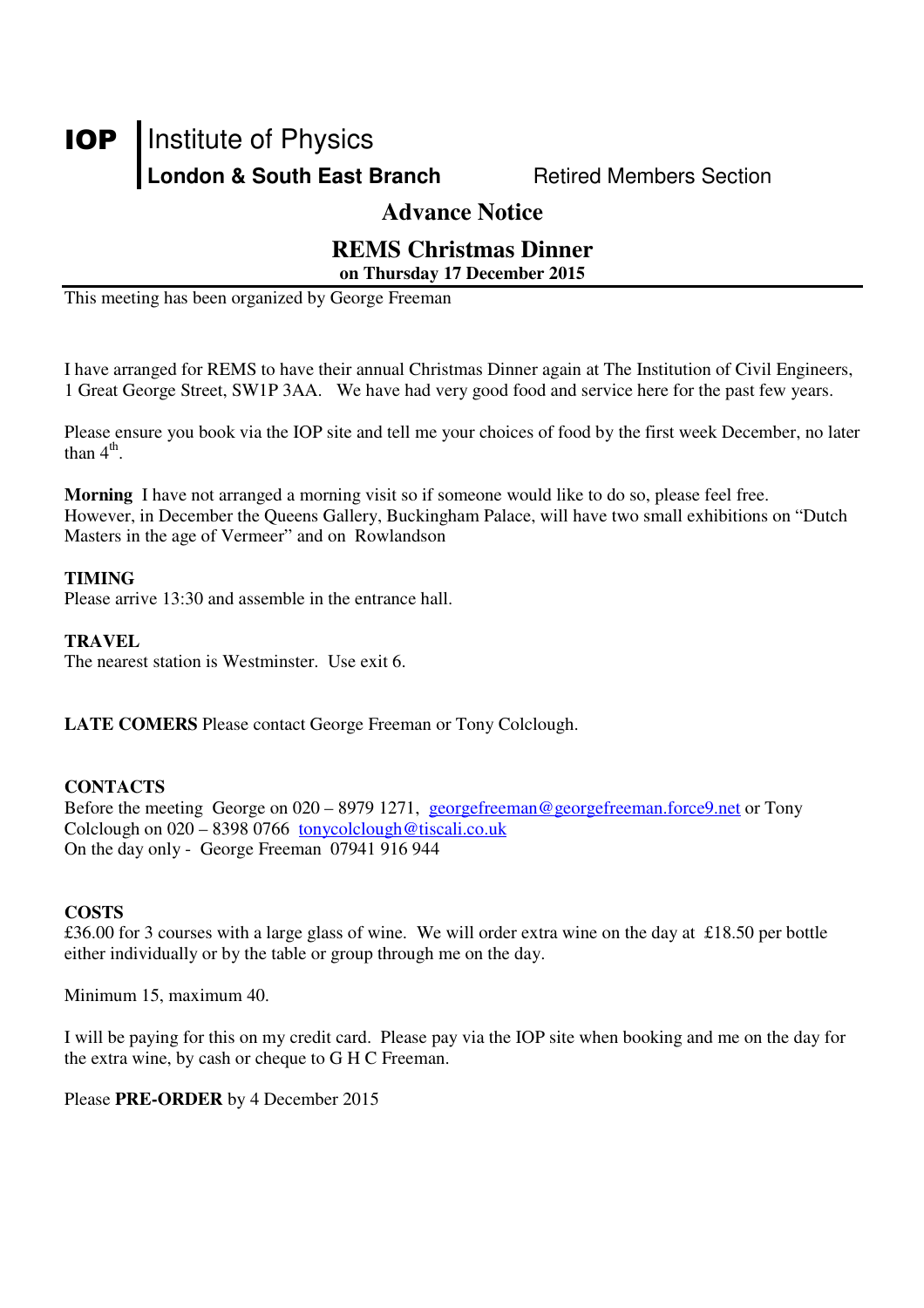

# Soup of the Day (v)

## Salmon Gravadlax

Scandinavian style Cured Salmon with Sweet Dill Mustard Dressing and Soured Cream

# Chicken Liver, Brandy and Herb Paté

served with Rustic Bread and Red Onion Raspberry Vinegar Chutney

### Tropical King Prawn Cocktail

Spicy marinated Prawns in a Lime, Coriander, Papaya and Mango Dressing, Toasted Coconut Shavings

# Goat's Cheese and Pumpkin Tortelloni (V)

Stuffed Pasta tossed in Pesto with Asparagus Tips and Goji Berries (also served as a main course with a side salad)

\* \* \*

## Turkey

Succulent portioned Turkey with all the trimmings

### Glazed Smoked Gammon

Honey and Mustard Glazed Smoked Gammon with Mashed Potato, Cabbage, Boiled Carrots and White Onion Sauce

#### Sea Bream

Pan-fried Bream on a Chorizo, Saffron and Shellfish Risotto with Roasted Red Peppers

## Venison Cottage Pie

Minced Venison, Redcurrant and Stout Pie with Mashed Root Vegetable Topping, Braised Red Cabbage and Green Beans